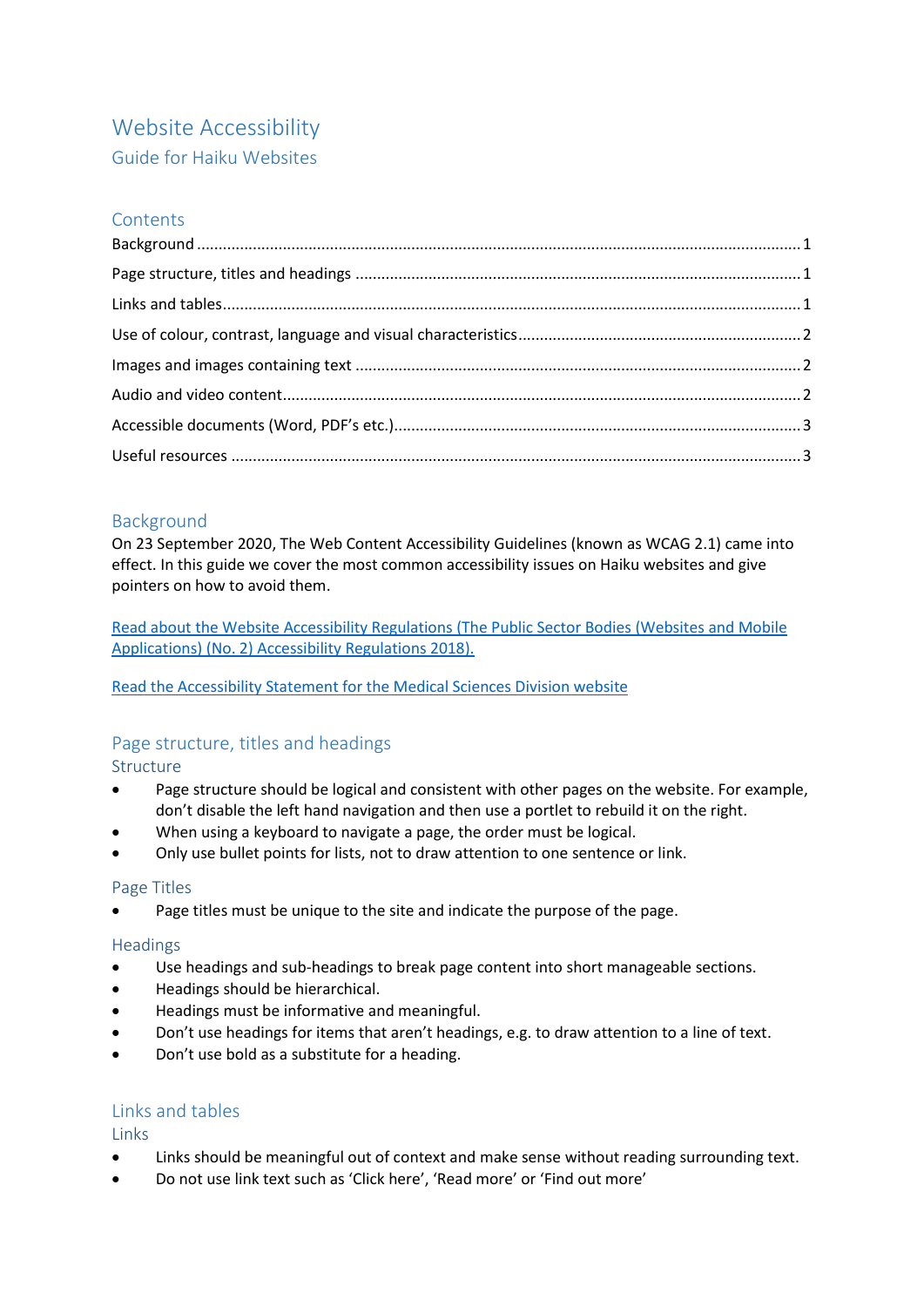- Links should be embedded within text, not typed in full. For example, 'To find out more, visit <https://www.medsci.ox.ac.uk/accessibility>' should be 'To find out more, [read our Accessibility](https://www.medsci.ox.ac.uk/accessibility/)  [Statement](https://www.medsci.ox.ac.uk/accessibility/)'.
- External links should always open in the same window. [Further guidance is available here.](https://www.medsci.ox.ac.uk/divisional-services/support-services-1/communications-web/guidelines/haiku/site-administration/links-opening-in-new-tabs)

#### Tables

- Don't use tables for layout, e.g. to layout images.
- Use row and column headers when using tables to display tabular data.

# <span id="page-1-0"></span>Use of colour, contrast, language and visual characteristics

Colour

 Do not use colour as the only way to convey information of any kind. For example, the text 'click on the blue button' is not compliant as relies on the user being able to see colour.

#### **Contrast**

- Make sure that you select the appropriate copyright text style (either light or dark) for an image.
- Images containing text must have a 3:1 contrast between the text and the background.

#### Language

 Ensure your content is written and presented in a way that is suitable for the website and its intended audience. Don't make it too complicated or use jargon/acronyms.

#### Visual Characteristics

- Bold, underline and all caps should not be used to draw attention to a specific sentence/word.
- As above with colour, do not use size, shape, sound or location as the only way to convey instructions. For example, don't refer to the 'navigation on the left/right of the page' or the 'small rectangle button'.

# <span id="page-1-1"></span>Images and images containing text

All Images

- All images must have meaningful alternative (alt) text. The alt text must provide the same information presented by the image. You don't need to prefix it with 'image of' or 'photo of'.
- All image file names should be informative and meaningful.
- Purely decorative images (used for layout or non-informative purposes) do not require alt text.

#### Images containing text

- Images containing text should be avoided, logos are exempt from the regulations.
- If unavoidable, images containing text must have a suitable text alternative to include the image text.
- Infographics, charts, graphs and posters should have the full text description available, located either near the image or on a separate webpage, linked to from the infographic page. The alt text should describe where the description is.

# <span id="page-1-2"></span>Audio and video content

Audio content

All audio content must be accompanied with a transcript.